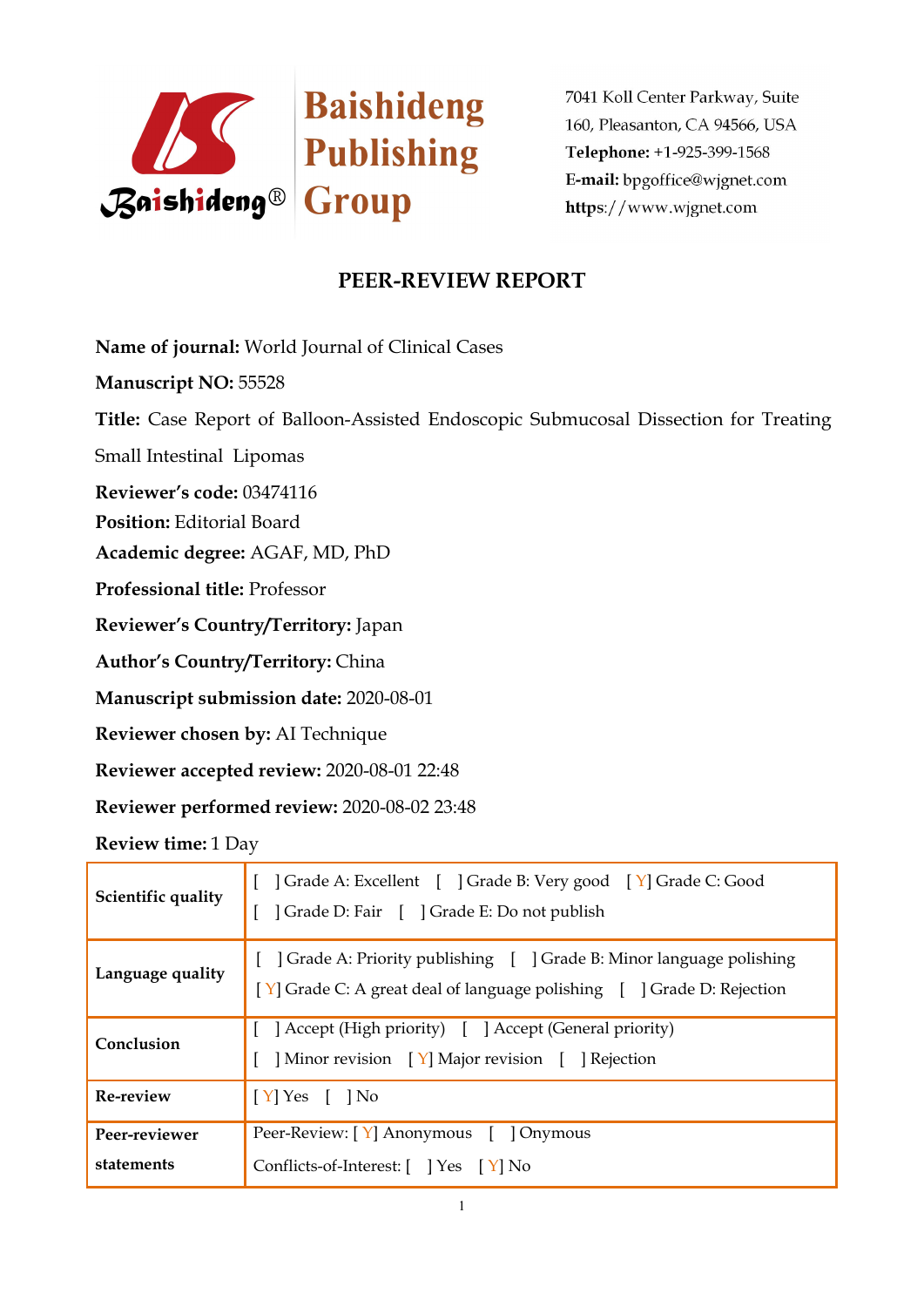

#### **SPECIFIC COMMENTS TO AUTHORS**

General: This report is case report to explore the clinical feasibility of ESD with balloon assisted endoscopy for the treatment of small intestinal lipoma. Authors concluded balloon assisted endoscopic ESD for the treatment of deep intestinal lipoma is safe and reliable, with good clinical feasibility. This study was well written. Major comments: 1.

This is case report, not study. Please revise title. 2. Please describe general inclusion criteria to do ESD with balloon assisted endoscopy for the treatment of small intestinal tumor. How about kinds of tumor, maximum of size, numbers and background of patients? 3.Please show limit to perform ESD with balloon assisted endoscopy for the treatment of small intestinal lipoma. 4. Please make a table to show background of patients, procedure time, and complication in this study. 5. After 3-6 months of postoperative follow-up, the clinical symptoms caused by lipoma were significantly relieved or disappeared after treatment. There is no information of the clinical symptoms before ESD. In addition, if patients have no clinical symptoms, how did authors treat deep intestinal lipoma? 6. Stenosis of the small intestine is feared after ESD. How about it? 7. As authors suggested, endoscopic treatment in the deep small intestine is seem to be difficult because small intestine charactered with thin intestinal wall, abundant blood supply, twists and turns, and narrow space. What are the criteria for choosing surgical treatment?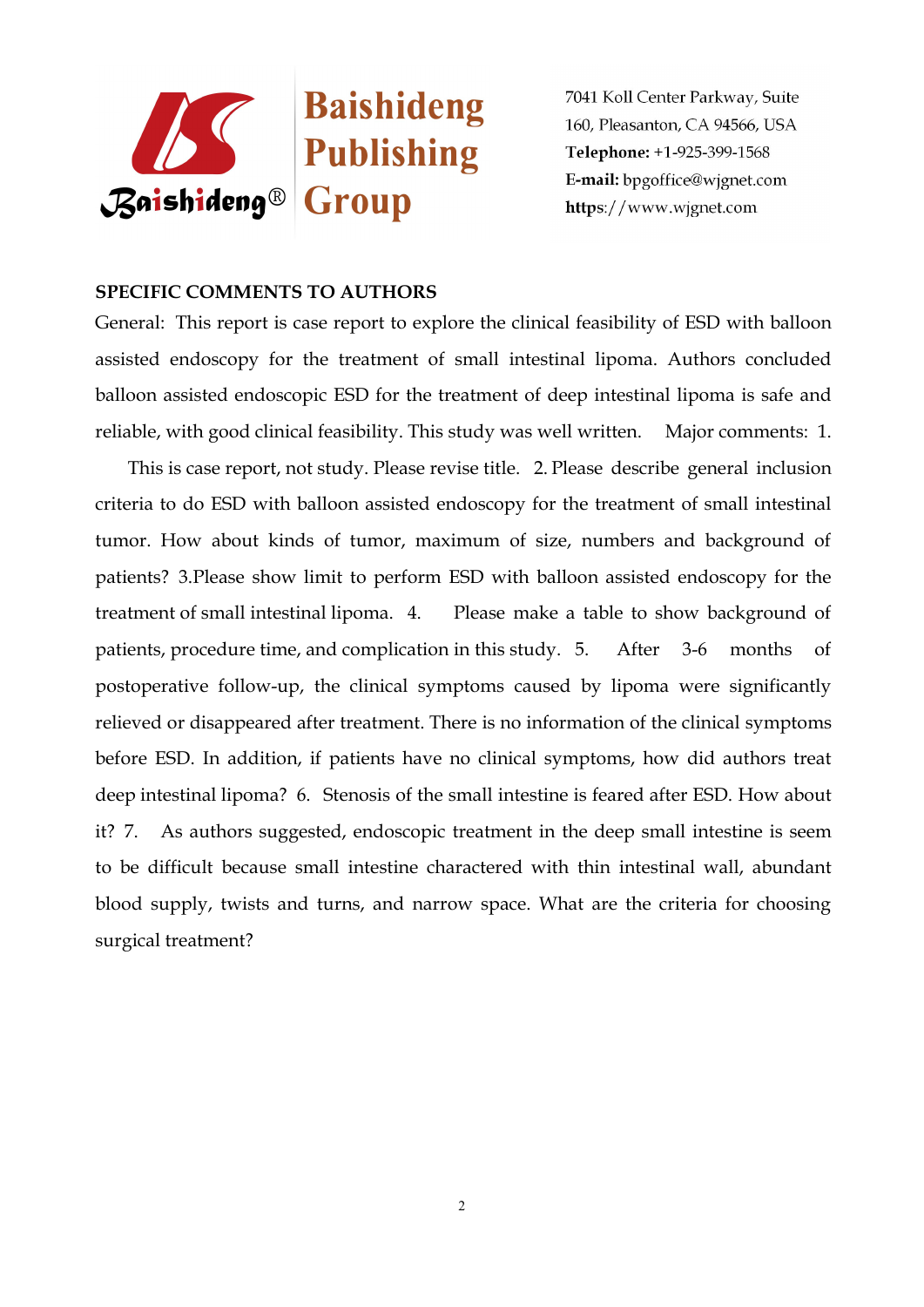

# **PEER-REVIEW REPORT**

**Name of journal:** World Journal of Clinical Cases

**Manuscript NO:** 55528

**Title:** Case Report of Balloon-Assisted Endoscopic Submucosal Dissection for Treating

Small Intestinal Lipomas

**Reviewer's code:** 05194798

**Position:** Editorial Board

**Academic degree:** MD

**Professional title:** Director

**Reviewer's Country/Territory:** Japan

**Author's Country/Territory:** China

**Manuscript submission date:** 2020-08-01

**Reviewer chosen by:** AI Technique

**Reviewer accepted review:** 2020-08-01 21:38

**Reviewer performed review:** 2020-08-07 10:01

**Review time:** 5 Days and 12 Hours

| Scientific quality          | ] Grade A: Excellent [ ] Grade B: Very good [ Y] Grade C: Good<br>] Grade D: Fair [ ] Grade E: Do not publish                                                |  |
|-----------------------------|--------------------------------------------------------------------------------------------------------------------------------------------------------------|--|
| Language quality            | $\vert$ Grade A: Priority publishing $\vert Y \vert$ Grade B: Minor language polishing<br>Crade C: A great deal of language polishing [ ] Grade D: Rejection |  |
| Conclusion                  | [ ] Accept (High priority) [ ] Accept (General priority)<br>Minor revision [Y] Major revision [ ] Rejection                                                  |  |
| Re-review                   | $[Y]$ Yes $[$ $]$ No                                                                                                                                         |  |
| Peer-reviewer<br>statements | Peer-Review: [Y] Anonymous [ ] Onymous<br>Conflicts-of-Interest: [ ] Yes [Y] No                                                                              |  |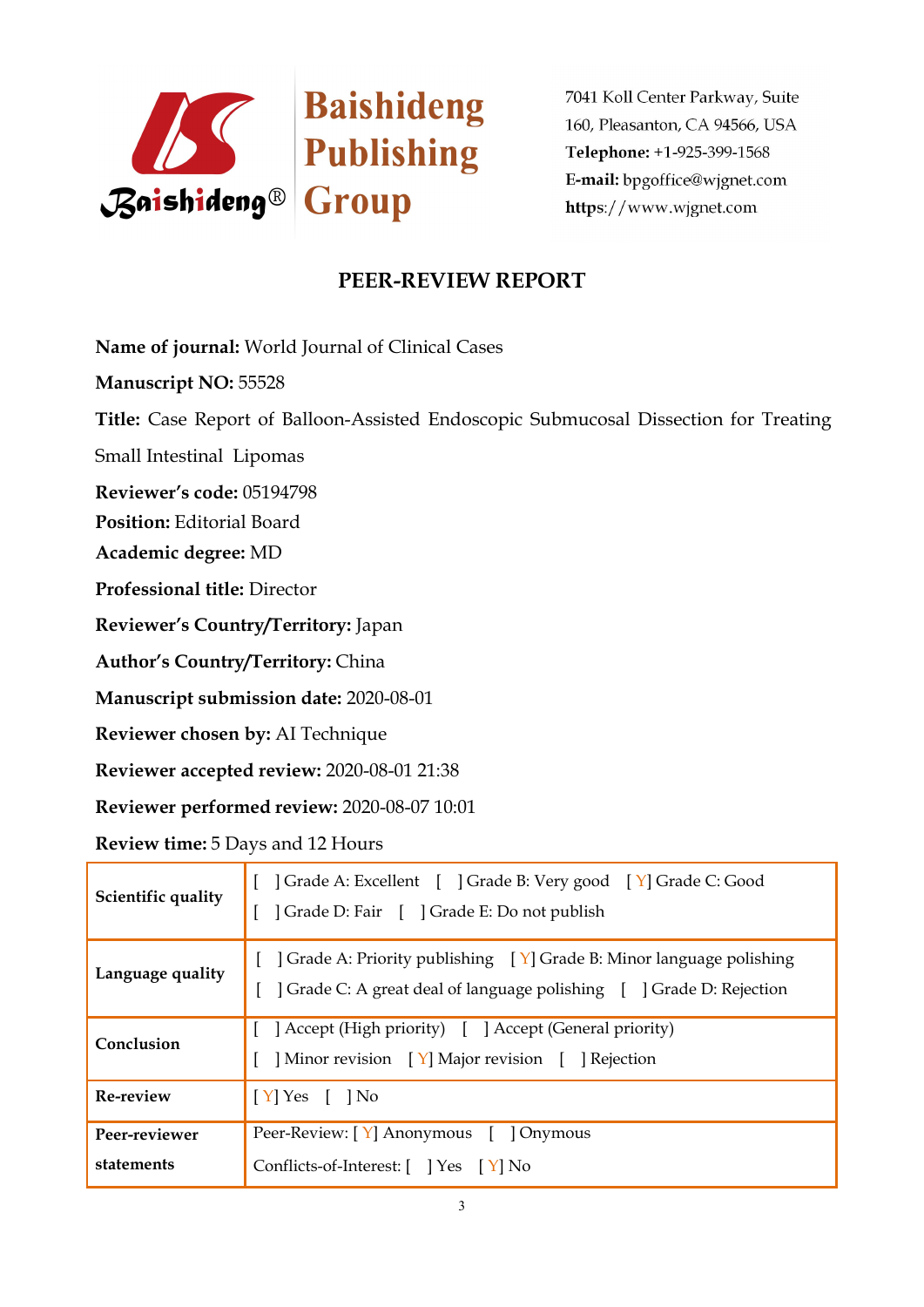

### **SPECIFIC COMMENTS TO AUTHORS**

This manuscript evaluated the clinical feasibility of endoscopic submucosal dissection (ESD) with balloon assisted endoscopy for the treatment of small intestinal lipoma. The authors performed ESD for intestinal lipoma in 4 cases, and a favorable outcome without any complications was achieved in all cases. As this article presented a promising, low-invasive, alternative treatment for the resection of intestinal lipoma, the results will be of interest to clinicians in the field. However, the following major and minor issues require clarification: Major 1. It seems to be difficult to understand this manuscript was a case report or an original article. Please reconsider the title and structure. Minor 1. (P2L15-19) The authors should delete the sentences. Instead, they should describe the first sentence in the Inclusion criteria and the second sentence in the Result section. 2. The description in Case Reports should be included in the Result section. 3. (Figure 1) the endoscopic images should be edited as letters were not shown. 4. Please explain why the intervals between the each ESD treatment in patient 1 were about one year. 5. The symptom of abdominal distention and pain finally disappeared. The authors should show the change of abdominal symptoms after first and second ESD in Patient 1 as well.

6. Please describe how the authors diagnosed intestinal tumors as lipoma preoperatively. Were biopsies or EUS performed as well as CT scan or MRI?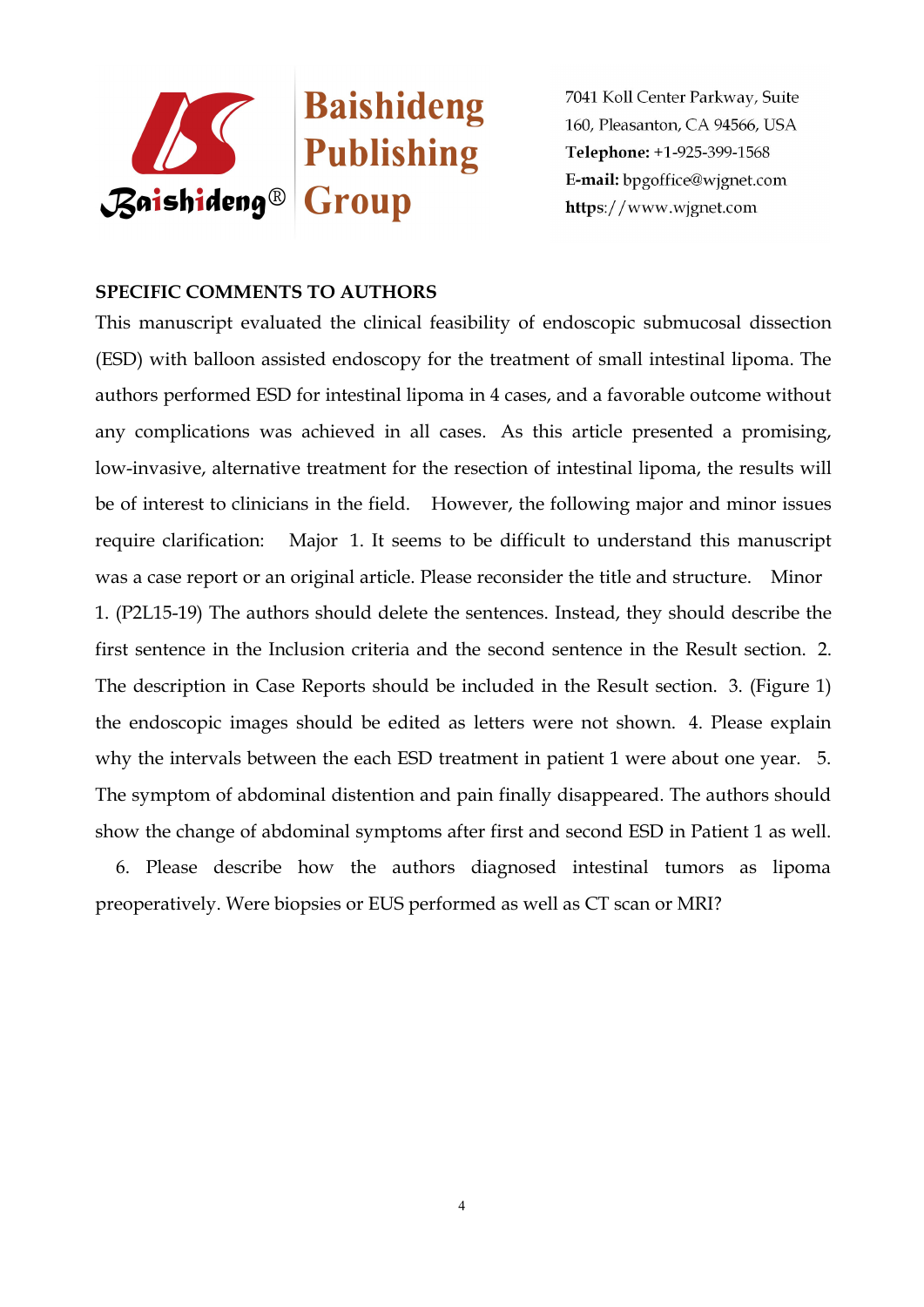

## **RE-REVIEW REPORT OF REVISED MANUSCRIPT**

**Name of journal:** World Journal of Clinical Cases

**Manuscript NO:** 55528

**Title:** Case Report of Balloon-Assisted Endoscopic Submucosal Dissection for Treating

Small Intestinal Lipomas

**Reviewer's code:** 05194798

**Position:** Editorial Board

**Academic degree:** MD

**Professional title:** Director

**Reviewer's Country/Territory:** Japan

**Author's Country/Territory:** China

**Manuscript submission date:** 2020-08-01

**Reviewer chosen by:** Jia-Ping Yan

**Reviewer accepted review:** 2020-08-25 09:31

**Reviewer performed review:** 2020-08-25 10:14

**Review time:** 1 Hour

| Scientific quality | Grade A: Excellent     Grade B: Very good   Y   Grade C: Good<br>  Grade D: Fair [ ] Grade E: Do not publish                                 |  |
|--------------------|----------------------------------------------------------------------------------------------------------------------------------------------|--|
| Language quality   | ] Grade A: Priority publishing [Y] Grade B: Minor language polishing<br>] Grade C: A great deal of language polishing [ ] Grade D: Rejection |  |
| Conclusion         | [ ] Accept (High priority) [ ] Accept (General priority)<br>[Y] Minor revision [ ] Major revision [ ] Rejection                              |  |
| Peer-reviewer      | Peer-Review: $\begin{bmatrix} Y \end{bmatrix}$ Anonymous $\begin{bmatrix} \end{bmatrix}$ Onymous                                             |  |
| statements         | Conflicts-of-Interest: [ ] Yes [Y] No                                                                                                        |  |

### **SPECIFIC COMMENTS TO AUTHORS**